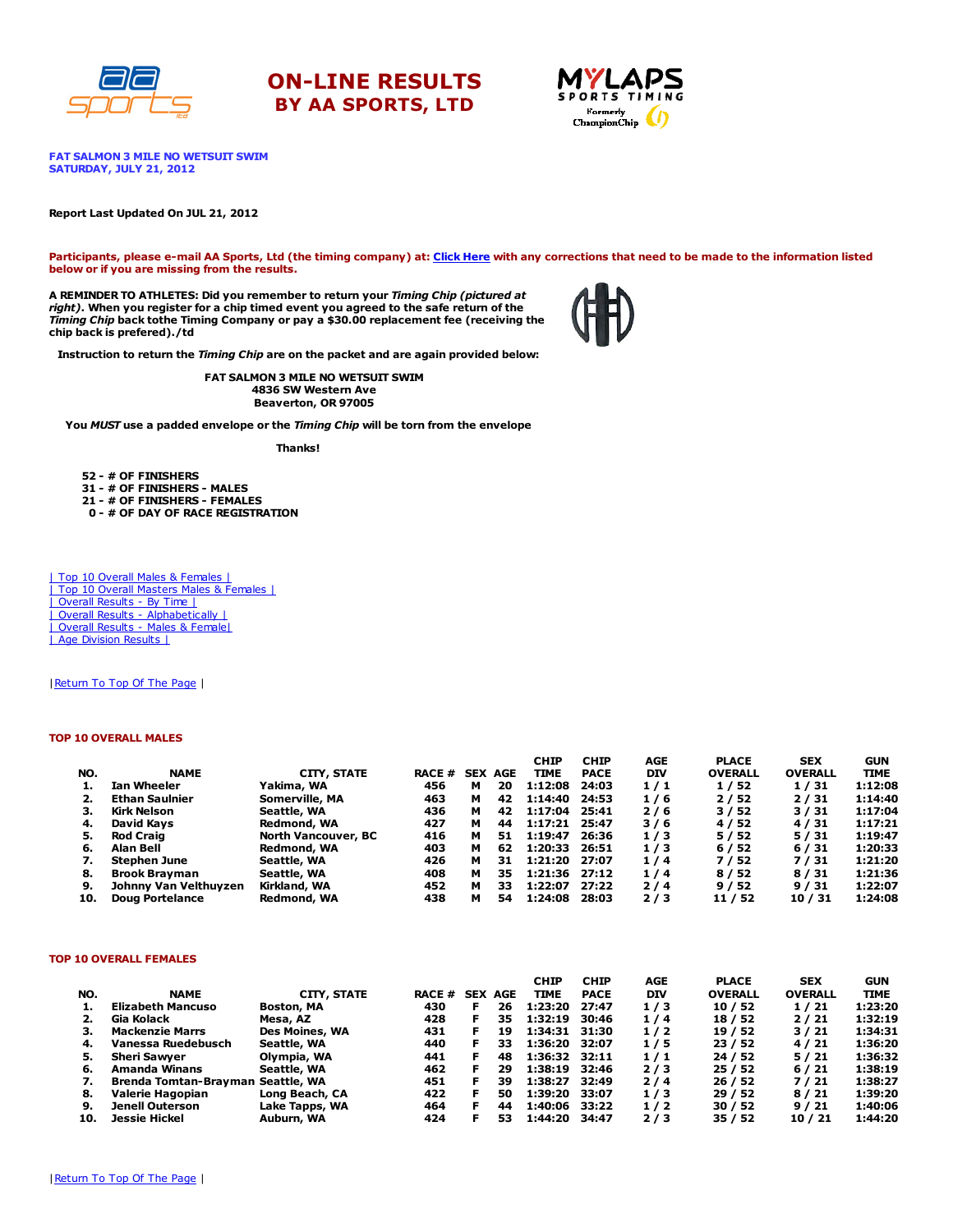# TOP 10 OVERALL MASTERS MALES

|     |                        |                            |        |   |                | <b>CHIP</b> | <b>CHIP</b> | AGE        | <b>PLACE</b>   | <b>SEX</b>     | <b>GUN</b>  |
|-----|------------------------|----------------------------|--------|---|----------------|-------------|-------------|------------|----------------|----------------|-------------|
| NO. | <b>NAME</b>            | CITY, STATE                | RACE # |   | <b>SEX AGE</b> | <b>TIME</b> | <b>PACE</b> | <b>DIV</b> | <b>OVERALL</b> | <b>OVERALL</b> | <b>TIME</b> |
| 1.  | Ethan Saulnier         | Somerville, MA             | 463    | м | 42             | 1:14:40     | 24:53       | 1/6        | 2/52           | 2/31           | 1:14:40     |
|     | Kirk Nelson            | Seattle, WA                | 436    | м | 42             | 1:17:04     | 25:41       | 2/6        | 3/52           | 3/31           | 1:17:04     |
| з.  | David Kavs             | Redmond, WA                | 427    | м | 44             | 1:17:21     | 25:47       | 3/6        | 4/52           | 4/31           | 1:17:21     |
| 4.  | Rod Craig              | <b>North Vancouver, BC</b> | 416    | м | 51             | 1:19:47     | 26:36       | 1/3        | 5/52           | 5/31           | 1:19:47     |
| 5.  | Alan Bell              | Redmond, WA                | 403    | м | 62             | 1:20:33     | 26:51       | 1/3        | 6/52           | 6/31           | 1:20:33     |
| 6.  | <b>Doug Portelance</b> | Redmond, WA                | 438    | м | 54             | 1:24:08     | 28:03       | 2/3        | 11 / 52        | 10/31          | 1:24:08     |
| 7.  | Ed Davis               | Pullman, WA                | 417    | м | 49             | 1:24:15     | 28:05       | 1/6        | 13 / 52        | 12/31          | 1:24:15     |
| 8.  | <b>Daniel Smith</b>    | Auburn, WA                 | 445    | м | 49             | 1:27:47     | 29:16       | 2/6        | 15/52          | 14 / 31        | 1:27:47     |
| 9.  | <b>Craig Scrivner</b>  | Ellensburg, WA             | 442    | м | 46             | 1:28:51     | 29:37       | 3/6        | 17/52          | 16 / 31        | 1:28:51     |
| 10. | <b>James Devere</b>    | <b>Richland, WA</b>        | 418    | м | 40             | 1:34:53     | 31:38       | 4/6        | 20/52          | 17/31          | 1:34:53     |

### TOP 10 OVERALL MASTERS FEMALES

|     |                        |                       |               |            |            | СНІР          | <b>CHIP</b> | AGE        | <b>PLACE</b>   | <b>SEX</b>     | <b>GUN</b>  |
|-----|------------------------|-----------------------|---------------|------------|------------|---------------|-------------|------------|----------------|----------------|-------------|
| NO. | <b>NAME</b>            | CITY, STATE           | <b>RACE #</b> | <b>SEX</b> | <b>AGE</b> | <b>TIME</b>   | <b>PACE</b> | <b>DIV</b> | <b>OVERALL</b> | <b>OVERALL</b> | <b>TIME</b> |
| 1.  | <b>Sheri Sawver</b>    | Olympia, WA           | 441           |            | 48         | 1:36:32 32:11 |             | 1/1        | 24/52          | 5/21           | 1:36:32     |
| 2.  | Valerie Hagopian       | Long Beach, CA        | 422           |            | 50         | 1:39:20       | 33:07       | 1/3        | 29/52          | 8/21           | 1:39:20     |
| з.  | <b>Jenell Outerson</b> | Lake Tapps, WA        | 464           |            | 44         | 1:40:06 33:22 |             | 1/2        | 30/52          | 9/21           | 1:40:06     |
| 4.  | Jessie Hickel          | Auburn, WA            | 424           |            | 53         | 1:44:20       | 34:47       | 2/3        | 35/52          | 10/21          | 1:44:20     |
| 5.  | <b>Karen Warrick</b>   | Seattle, WA           | 453           |            | 41         | 1:51:29 37:10 |             | 2/2        | 43 / 52        | 15 / 21        | 1:51:29     |
| 6.  | <b>Suzanne Dods</b>    | San Rafael, CA        | 419           |            | 52         | 2:00:53       | 40:18       | 3/3        | 49 / 52        | 19 / 21        | 2:00:53     |
| 7.  | <b>Rita Belserene</b>  | Bainbridge Island, WA | 404           |            | 61         | 2:02:29       | 40:50       | 1/1        | 51 / 52        | 20/21          | 2:02:29     |

# | Return To Top Of The Page |

# MEN'S & WOMEN'S OVERALL RESULTS - 3 MILE NO WETSUIT

|     |                                   |                             |               |                |          | <b>CHIP</b>   | <b>CHIP</b> | AGE        | <b>PLACE</b>   | <b>SEX</b>     | <b>GUN</b>  |
|-----|-----------------------------------|-----------------------------|---------------|----------------|----------|---------------|-------------|------------|----------------|----------------|-------------|
| NO. | <b>NAME</b>                       | <b>CITY, STATE</b>          | <b>RACE #</b> | <b>SEX AGE</b> |          | <b>TIME</b>   | <b>PACE</b> | <b>DIV</b> | <b>OVERALL</b> | <b>OVERALL</b> | <b>TIME</b> |
| 1.  | <b>Ian Wheeler</b>                | Yakima, WA                  | 456           | М              | 20       | 1:12:08       | 24:03       | 1/1        | 1/52           | 1/31           | 1:12:08     |
| 2.  | <b>Ethan Saulnier</b>             | Somerville, MA              | 463           | м              | 42       | 1:14:40       | 24:53       | 1/6        | 2 / 52         | 2 / 31         | 1:14:40     |
| 3.  | <b>Kirk Nelson</b>                | Seattle, WA                 | 436           | м              | 42       | 1:17:04 25:41 |             | 2/6        | 3 / 52         | 3 / 31         | 1:17:04     |
| 4.  | David Kays                        | Redmond, WA                 | 427           | М              | 44       | 1:17:21       | 25:47       | 3/6        | 4 / 52         | 4 / 31         | 1:17:21     |
| 5.  | <b>Rod Craig</b>                  | <b>North Vancouver, BC</b>  | 416           | М              | 51       | 1:19:47       | 26:36       | 1/3        | 5 / 52         | 5/31           | 1:19:47     |
| 6.  | Alan Bell                         | Redmond, WA                 | 403           | M              | 62       | 1:20:33       | 26:51       | 1/3        | 6/52           | 6/31           | 1:20:33     |
| 7.  | <b>Stephen June</b>               | Seattle, WA                 | 426           | м              | 31<br>35 | 1:21:20       | 27:07       | 1/4        | 7 / 52         | 7/31           | 1:21:20     |
| 8.  | <b>Brook Brayman</b>              | Seattle, WA                 | 408           | м              |          | 1:21:36       | 27:12       | 1/4        | 8/52           | 8/31           | 1:21:36     |
| 9.  | Johnny Van Velthuyzen             | Kirkland, WA                | 452           | м              | 33       | 1:22:07       | 27:22       | 2/4        | 9 / 52         | 9/31           | 1:22:07     |
| 10. | <b>Elizabeth Mancuso</b>          | <b>Boston, MA</b>           | 430           | F              | 26       | 1:23:20       | 27:47       | 1/3        | 10/52          | 1/21           | 1:23:20     |
| 11. | <b>Doug Portelance</b>            | Redmond, WA                 | 438           | м              | 54       | 1:24:08       | 28:03       | 2/3        | 11/52          | 10/31          | 1:24:08     |
| 12. | <b>Robert Brannan</b>             | <b>Boston, MA</b>           | 407           | M              | 35       | 1:24:12       | 28:04       | 2/4        | 12/52          | 11/31          | 1:24:12     |
| 13. | <b>Ed Davis</b>                   | Pullman, WA                 | 417           | M              | 49       | 1:24:15       | 28:05       | 1/6        | 13 / 52        | 12/31          | 1:24:15     |
| 14. | <b>Brian Wisniewski</b>           | Seattle, WA                 | 458           | м              | 34       | 1:24:57       | 28:19       | 3/4        | 14/52          | 13/31          | 1:24:57     |
| 15. | <b>Daniel Smith</b>               | Auburn, WA                  | 445           | м              | 49       | 1:27:47       | 29:16       | 2/6        | 15 / 52        | 14 / 31        | 1:27:47     |
| 16. | <b>Gregory Wolfe</b>              | Seattle, WA                 | 465           | М              | 27       | 1:27:55       | 29:18       | 1/3        | 16/52          | 15 / 31        | 1:27:55     |
| 17. | <b>Craig Scrivner</b>             | Ellensburg, WA              | 442           | м              | 46       | 1:28:51       | 29:37       | 3/6        | 17/52          | 16/31          | 1:28:51     |
| 18. | Gia Kolack                        | Mesa, AZ                    | 428           | F              | 35       | 1:32:19       | 30:46       | 1/4        | 18 / 52        | 2/21           | 1:32:19     |
| 19. | <b>Mackenzie Marrs</b>            | Des Moines, WA              | 431           | F              | 19       | 1:34:31       | 31:30       | 1/2        | 19 / 52        | 3/21           | 1:34:31     |
| 20. | <b>James Devere</b>               | <b>Richland, WA</b>         | 418           | M              | 40       | 1:34:53       | 31:38       | 4/6        | 20/52          | 17/31          | 1:34:53     |
| 21. | <b>Richard Tate</b>               | Silverdale, WA              | 449           | M              | 32       | 1:35:03       | 31:41       | 4 / 4      | 21 / 52        | 18 / 31        | 1:35:03     |
| 22. | <b>Andy Miller</b>                | Kennewick, WA               | 435           | М              | 58       | 1:35:33       | 31:51       | 1/1        | 22/52          | 19 / 31        | 1:35:33     |
| 23. | Vanessa Ruedebusch                | Seattle, WA                 | 440           | F              | 33       | 1:36:20       | 32:07       | 1/5        | 23 / 52        | 4/21           | 1:36:20     |
| 24. | <b>Sheri Sawyer</b>               | Olympia, WA                 | 441           | F              | 48       | 1:36:32       | 32:11       | 1/1        | 24 / 52        | 5 / 21         | 1:36:32     |
| 25. | <b>Amanda Winans</b>              | Seattle, WA                 | 462           | F              | 29       | 1:38:19       | 32:46       | 2/3        | 25/52          | 6/21           | 1:38:19     |
| 26. | Brenda Tomtan-Brayman Seattle, WA |                             | 451           | F              | 39       | 1:38:27       | 32:49       | 2/4        | 26 / 52        | 7 / 21         | 1:38:27     |
| 27. | <b>George Gonzalez</b>            | Seattle, WA                 | 420           | м              | 41       | 1:38:50       | 32:57       | 5/6        | 27/52          | 20 / 31        | 1:38:50     |
| 28. | <b>Patrick Carlisle</b>           | Tacoma, WA                  | 412           | м              | 26       | 1:39:14       | 33:05       | 2/3        | 28 / 52        | 21/31          | 1:39:14     |
| 29. | Valerie Hagopian                  | Long Beach, CA              | 422           | F              | 50       | 1:39:20       | 33:07       | 1/3        | 29/52          | 8/21           | 1:39:20     |
| 30. | <b>Jenell Outerson</b>            | Lake Tapps, WA              | 464           | F              | 44       | 1:40:06       | 33:22       | 1/2        | 30/52          | 9/21           | 1:40:06     |
| 31. | <b>Daniel Tomko</b>               | <b>Bellevue, WA</b>         | 450           | М              | 35       | 1:42:15       | 34:05       | 3/4        | 31 / 52        | 22/31          | 1:42:15     |
| 32. | <b>Mike Grimm</b>                 | Seattle, WA                 | 421           | м              | 43       | 1:42:20       | 34:07       | 6/6        | 32 / 52        | 23 / 31        | 1:42:20     |
| 33. | Sean Rody                         | Seattle, WA                 | 439           | м              | 45       | 1:42:42       | 34:14       | 4/6        | 33 / 52        | 24 / 31        | 1:42:42     |
| 34. | <b>Brian Carlton</b>              | Bothell, WA                 | 413           | м              | 62       | 1:42:52       | 34:17       | 2/3        | 34 / 52        | 25/31          | 1:42:52     |
| 35. | <b>Jessie Hickel</b>              | Auburn, WA                  | 424           | F              | 53       | 1:44:20       | 34:47       | 2/3        | 35 / 52        | 10/21          | 1:44:20     |
| 36. | <b>Adam Shapiro</b>               | Seattle, WA                 | 443           | M              | 47       | 1:44:25       | 34:48       | 5/6        | 36 / 52        | 26/31          | 1:44:25     |
| 37. | <b>Eric Sullivan</b>              | <b>Colorado Springs, CO</b> | 447           | м              | 37       | 1:44:55       | 34:58       | 4/4        | 37 / 52        | 27/31          | 1:44:55     |
| 38. | <b>Allison Hartinger</b>          | Pullman, WA                 | 423           | F              | 22       | 1:45:02       | 35:01       | 2/2        | 38 / 52        | 11/21          | 1:45:02     |
| 39. | <b>Heather Arvidson</b>           | Seattle, WA                 | 401           | F              | 33       | 1:46:29       | 35:30       | 2/5        | 39 / 52        | 12/21          | 1:46:29     |
| 40. | <b>Hector Martinez Iii</b>        | Seattle, WA                 | 432           | M              | 26       | 1:46:45       | 35:35       | 3/3        | 40 / 52        | 28 / 31        | 1:46:45     |
| 41. | <b>Mary Christopher</b>           | Portland, OR                | 460           | F              | 37       | 1:47:44       | 35:55       | 3/4        | 41 / 52        | 13 / 21        | 1:47:44     |
| 42. | Adele Botha                       | Seattle, WA                 | 406           | F              | 32       | 1:48:24       | 36:08       | 3/5        | 42 / 52        | 14 / 21        | 1:48:24     |
| 43. | Karen Warrick                     | Seattle, WA                 | 453           | F              | 41       | 1:51:29       | 37:10       | 2/2        | 43 / 52        | 15 / 21        | 1:51:29     |
| 44. | <b>Scott Matthews</b>             | Auburn, WA                  | 433           | М              | 50       | 1:51:59       | 37:20       | 3/3        | 44 / 52        | 29 / 31        | 1:51:59     |
| 45. | Kari Vander Stoep                 | Seattle, WA                 | 461           | F              | 39       | 1:54:07       | 38:02       | 4/4        | 45 / 52        | 16/21          | 1:54:07     |
| 46. | <b>Stacey Camp</b>                | Seattle, WA                 | 411           | F              | 32       | 1:58:27       | 39:29       | 4/5        | 46 / 52        | 17/21          | 1:58:27     |
| 47. | <b>Rosalind Beckwith</b>          | Seattle, WA                 | 402           | F              | 27       | 1:58:42       | 39:34       | 3/3        | 47 / 52        | 18/21          | 1:58:42     |
| 48. | John Burge                        | Seattle, WA                 | 409           | м              | 61       | 1:59:43       | 39:54       | 3/3        | 48 / 52        | 30 / 31        | 1:59:43     |